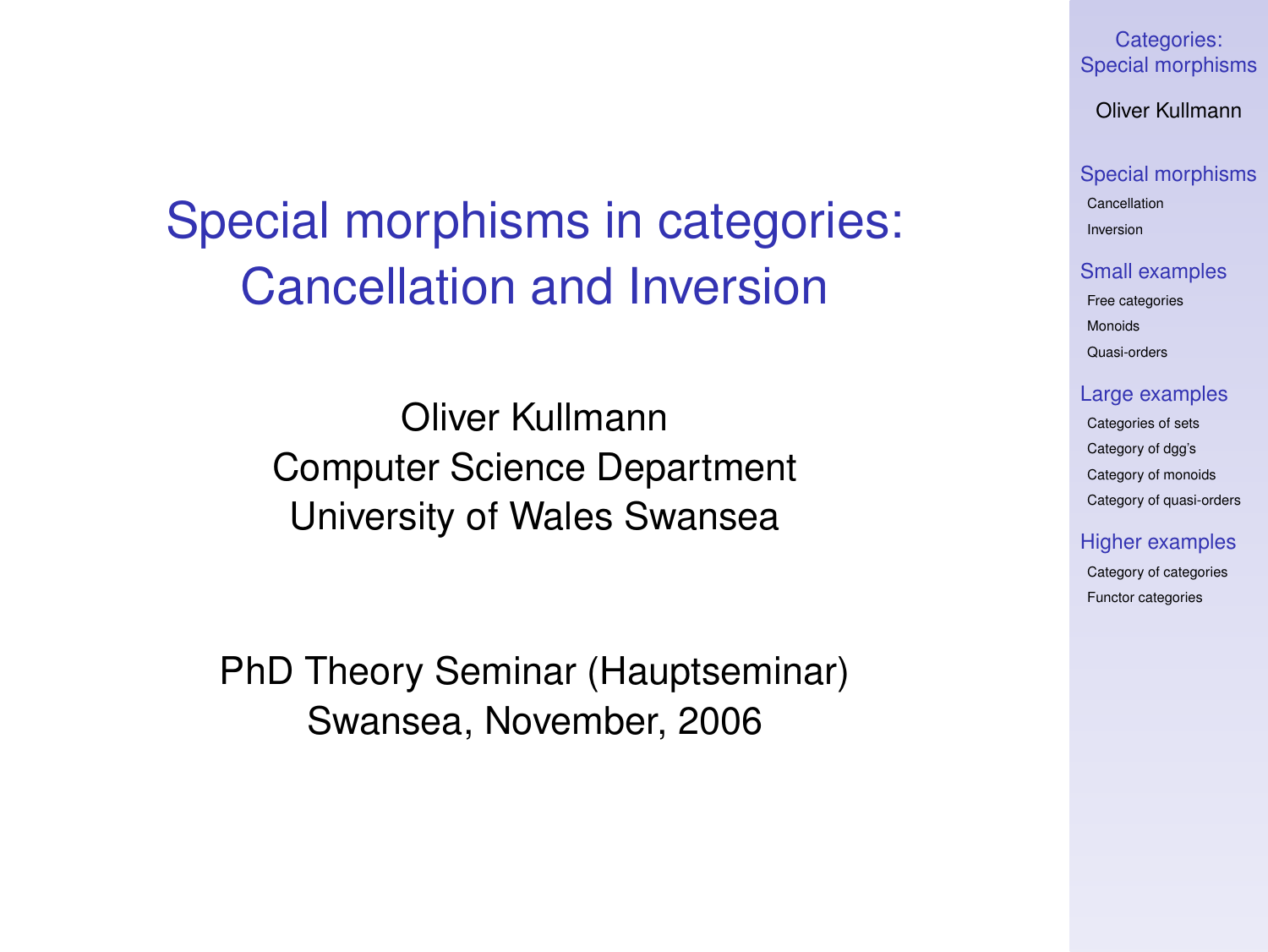# **Introduction**

### We consider

- monomorphisms
- **e** epimorphisms
- coretractions ("split monomorphisms")
- retractions ("split epimorphisms")
- **•** isomorphisms;

first in abstract categories, and then in our main generic examples (the three classes of small categories, the five central large categories, and functor categories).

# ALL UNPROVEN STATEMENTS ARE EXERCISES.

Remarks are excluded, all other assertions have elementary easy proofs.

#### Categories: [Special morphisms](#page-0-0)

Oliver Kullmann

### [Special morphisms](#page-3-0)

[Cancellation](#page-3-0) [Inversion](#page-5-0)

### [Small examples](#page-7-0)

[Free categories](#page-7-0) [Monoids](#page-8-0) [Quasi-orders](#page-9-0)

#### [Large examples](#page-10-0)

[Categories of sets](#page-10-0) [Category of dgg's](#page-12-0) [Category of monoids](#page-13-0) [Category of quasi-orders](#page-15-0)

#### [Higher examples](#page-16-0)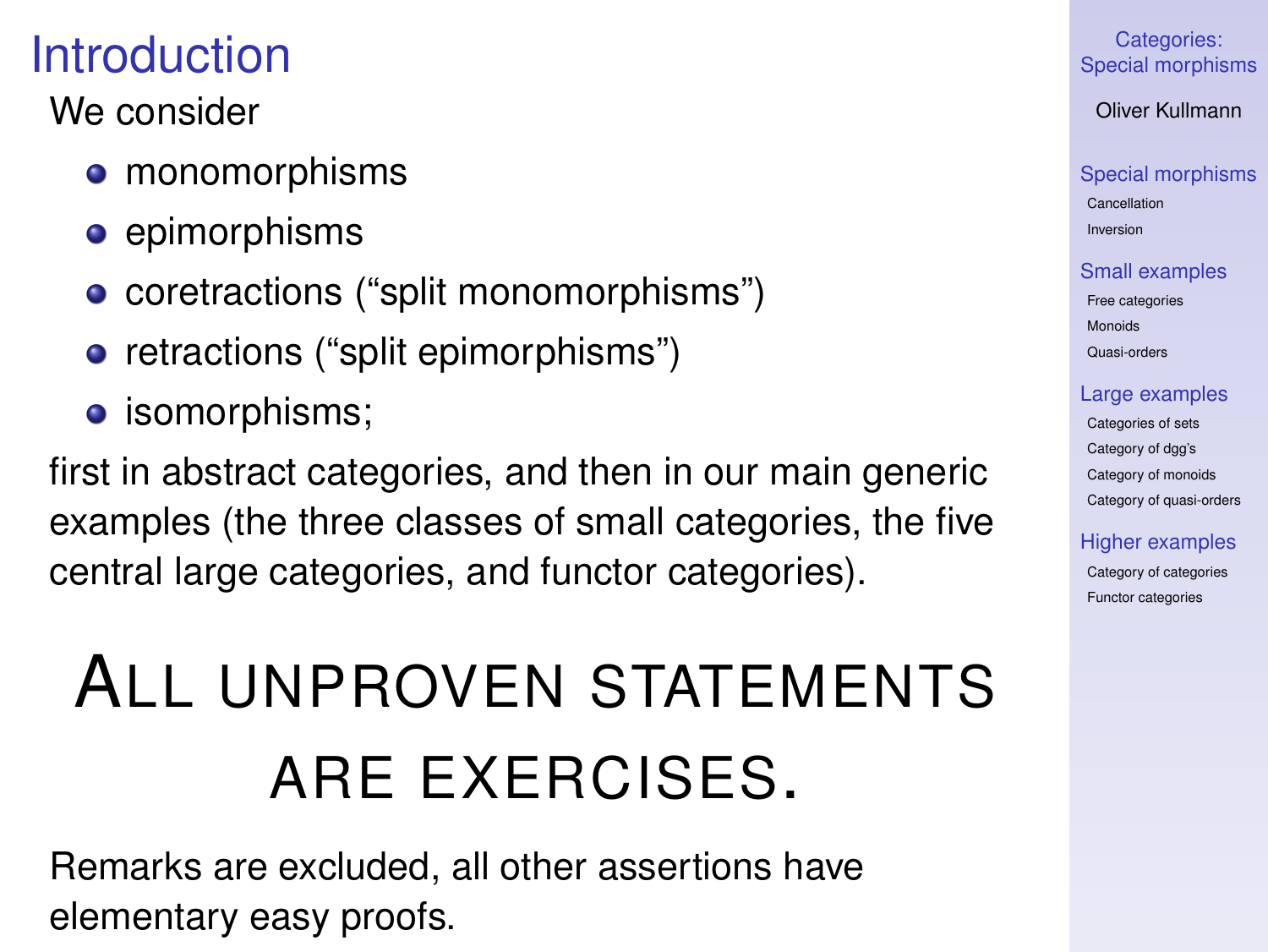**Overview** 



2 [Investigating the three types of small categories](#page-7-0)

3 [Investigating the main large categories](#page-10-0)

4 [Functors and natural transformations](#page-16-0)

Categories: [Special morphisms](#page-0-0)

Oliver Kullmann

[Special morphisms](#page-3-0) [Cancellation](#page-3-0)

[Inversion](#page-5-0)

[Small examples](#page-7-0) [Free categories](#page-7-0) [Monoids](#page-8-0) [Quasi-orders](#page-9-0)

[Large examples](#page-10-0)

[Categories of sets](#page-10-0) [Category of dgg's](#page-12-0) [Category of monoids](#page-13-0) [Category of quasi-orders](#page-15-0)

[Higher examples](#page-16-0)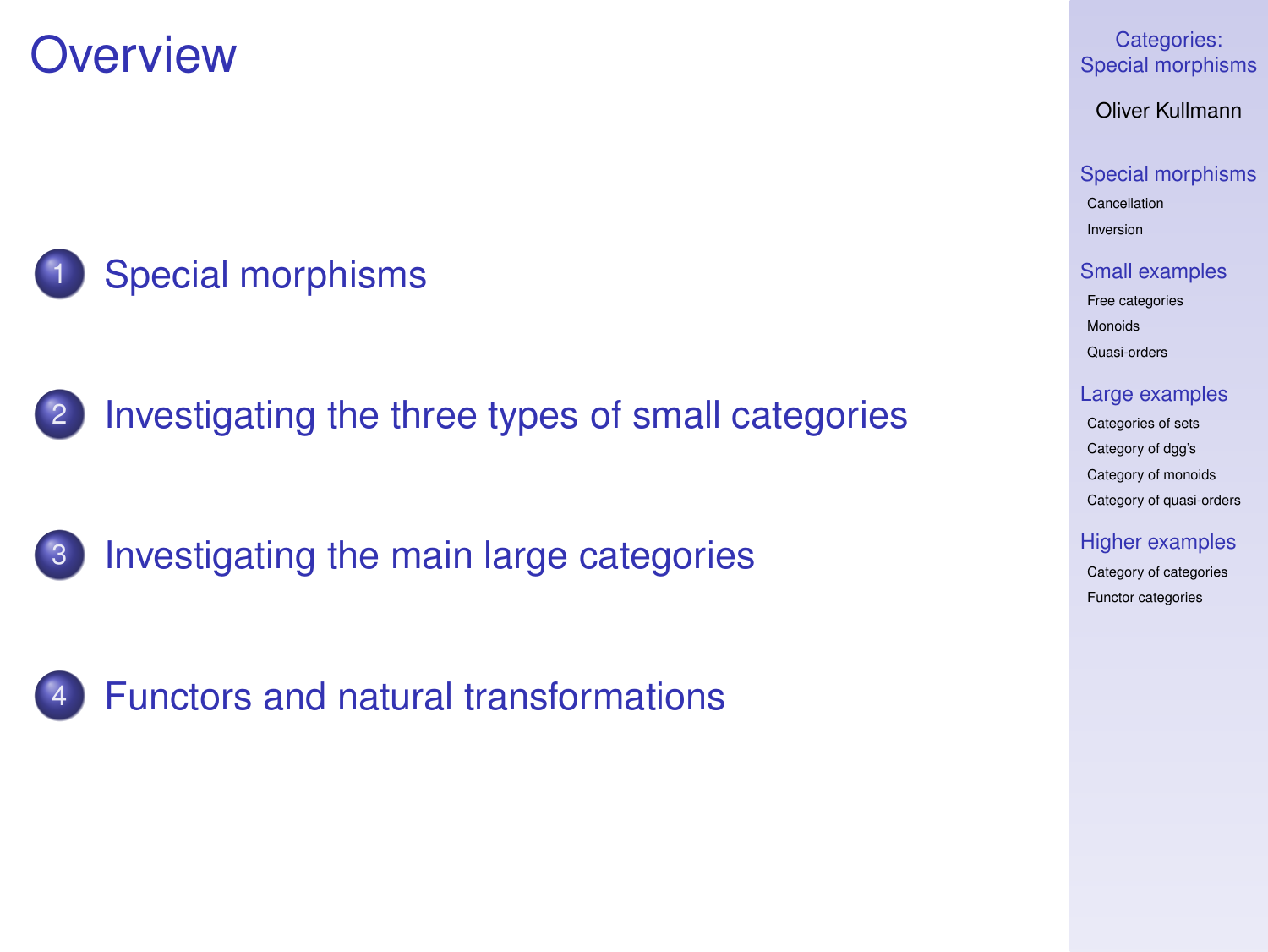### Monomorphisms and epimorphisms

Let C be a category, and  $f: X \to Y$  a morphism in C:

**•** *f* is a **monomorphism** if for all  $\alpha, \beta : Z \rightarrow X$  we have

$$
f\circ\alpha=f\circ\beta\Rightarrow\alpha=\beta.
$$

**•** *f* is an **epimorphism** if for all  $\alpha, \beta : Y \rightarrow Z$  we have

$$
\alpha \circ f = \beta \circ f \Rightarrow \alpha = \beta.
$$

Thus "monomorphism" means **left-cancellable**, and "epimorphism" means **right-cancellable**. The notion of mono and epi are dual to each other:

- *f* is mono in  $\mathfrak C$  iff *f* is epi in  $\mathfrak C^{\mathfrak t}$ .
- <span id="page-3-0"></span>*f* is epi in  $\mathfrak C$  iff *f* is mono in  $\mathfrak C^{\mathfrak t}$ .

#### Categories: [Special morphisms](#page-0-0)

Oliver Kullmann

#### [Special morphisms](#page-3-0)

**[Cancellation](#page-3-0)** [Inversion](#page-5-0)

[Small examples](#page-7-0) [Free categories](#page-7-0) [Monoids](#page-8-0) [Quasi-orders](#page-9-0)

#### [Large examples](#page-10-0)

[Categories of sets](#page-10-0) [Category of dgg's](#page-12-0) [Category of monoids](#page-13-0) [Category of quasi-orders](#page-15-0)

#### [Higher examples](#page-16-0)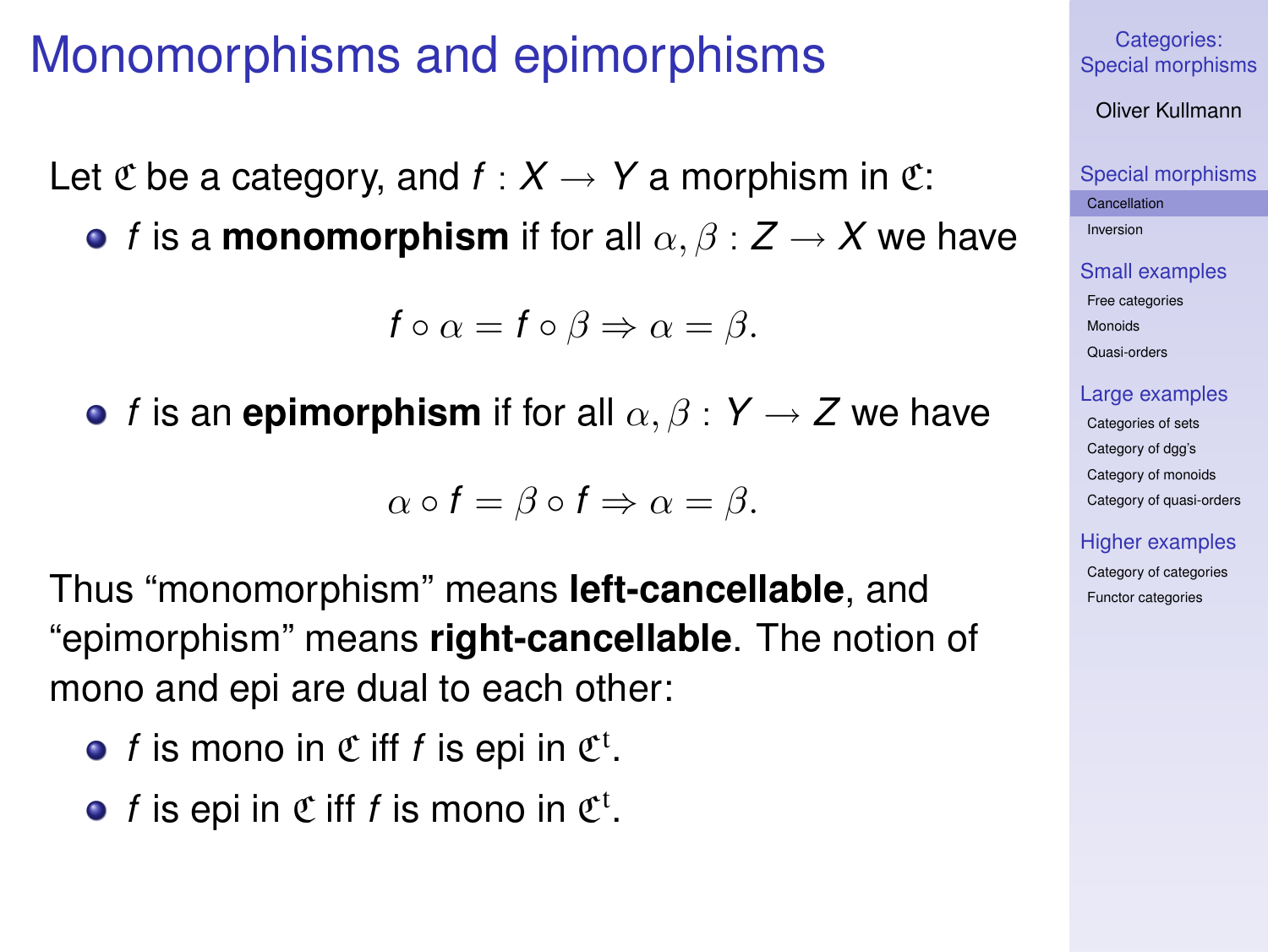### Reflection of monos and epis

A functor  $F: \mathfrak{C} \to \mathfrak{D}$  is **faithful** iff for all morphisms  $f, g: X \rightarrow Y$  in  $\mathfrak C$  holds:

$$
F(f)=F(g)\Rightarrow f=g.
$$

And *F* **reflects monomorphisms** resp. **reflects epimorphisms** if always from *F*(*f*) mono resp. epi follows that also *f* is mono resp. epi. (If we have the other direction, then we say that *F* **preserves mono-/epimorphisms**.)

**Lemma** *A faithful functor reflects monomorphisms and epimorphisms.*

(Remark: Leftadjoints preserve epimorphisms, rightadjoints preserve monomorphisms.)

Categories: [Special morphisms](#page-0-0)

Oliver Kullmann

[Special morphisms](#page-3-0)

**[Cancellation](#page-3-0)** [Inversion](#page-5-0)

[Small examples](#page-7-0) [Free categories](#page-7-0) [Monoids](#page-8-0) [Quasi-orders](#page-9-0)

#### [Large examples](#page-10-0)

[Categories of sets](#page-10-0) [Category of dgg's](#page-12-0) [Category of monoids](#page-13-0) [Category of quasi-orders](#page-15-0)

#### [Higher examples](#page-16-0)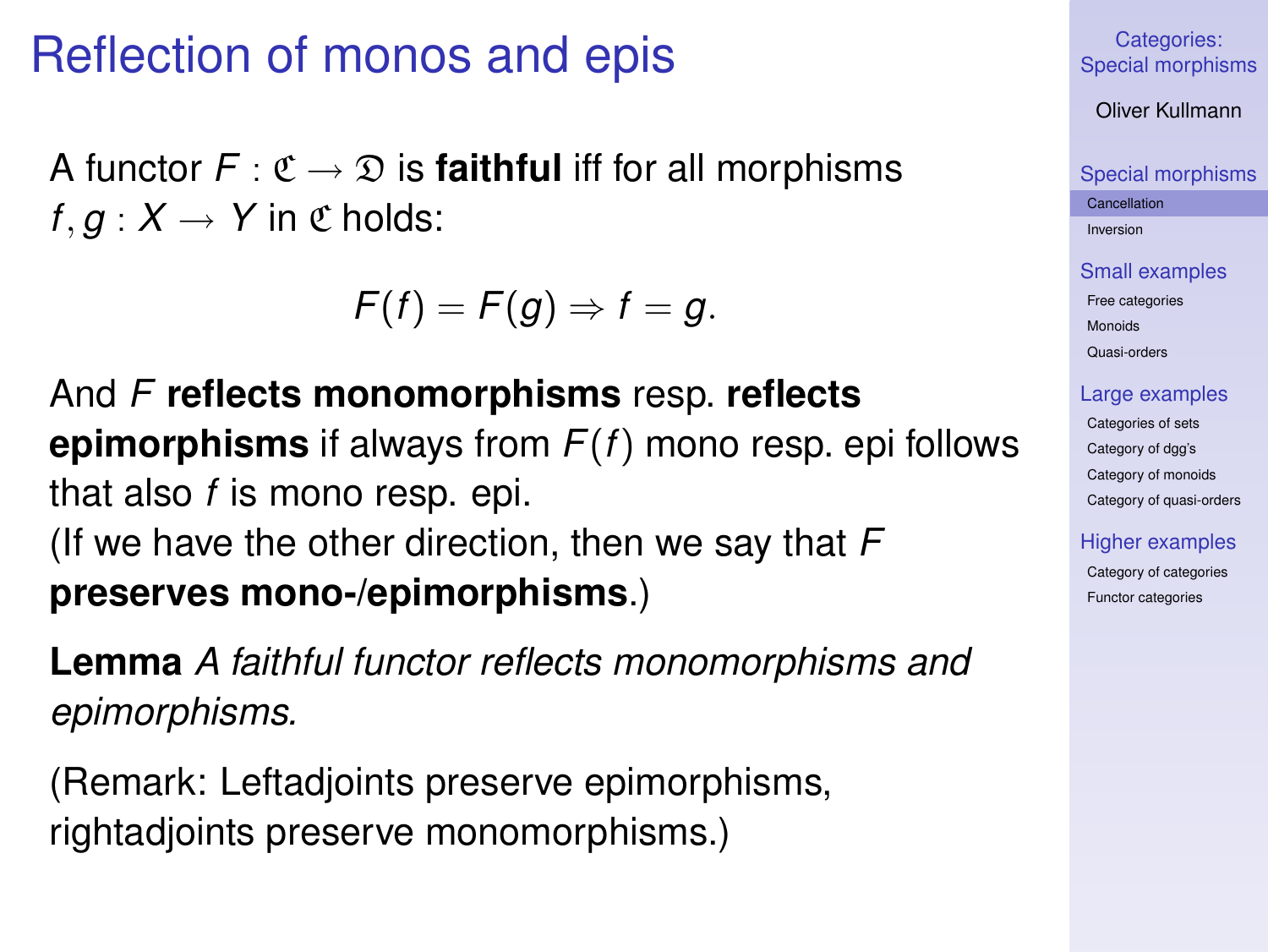### Retractions, coretractions, and isomorphisms

Consider a category  $C$  and morphisms  $f: X \to Y$ ,  $g: Y \rightarrow X$  in  $\mathfrak{C}$ :

- *g* is a **left-inverse** of *f* iff  $g \circ f = id_X$ ;
- *g* is a **right-inverse** of *f* iff  $f \circ g = id_Y$ .

The notions of left- and right-inverse are dual to each other:  $q$  is a left-inverse of  $f$  in  $\mathfrak C$  iff  $q$  is a right-inverse of  $f$ in  $\mathfrak{C}^{\mathfrak{t}}$ , and vice-versa.

*f* is called a **retraction** if *f* has a right-inverse, and *f* is called a **coretraction** if *f* has a left-inverse. The notions of retraction and coretraction are dual to each other.

- *g* is an **inverse** of *f* iff *g* is left- and right-inverse of *f*.
- <span id="page-5-0"></span>*f* is called an **isomorphism** iff *f* has an inverse.

Categories: [Special morphisms](#page-0-0)

Oliver Kullmann

[Special morphisms](#page-3-0) [Cancellation](#page-3-0) [Inversion](#page-5-0)

[Small examples](#page-7-0) [Free categories](#page-7-0) [Monoids](#page-8-0) [Quasi-orders](#page-9-0)

#### [Large examples](#page-10-0)

[Categories of sets](#page-10-0) [Category of dgg's](#page-12-0) [Category of monoids](#page-13-0) [Category of quasi-orders](#page-15-0)

#### [Higher examples](#page-16-0)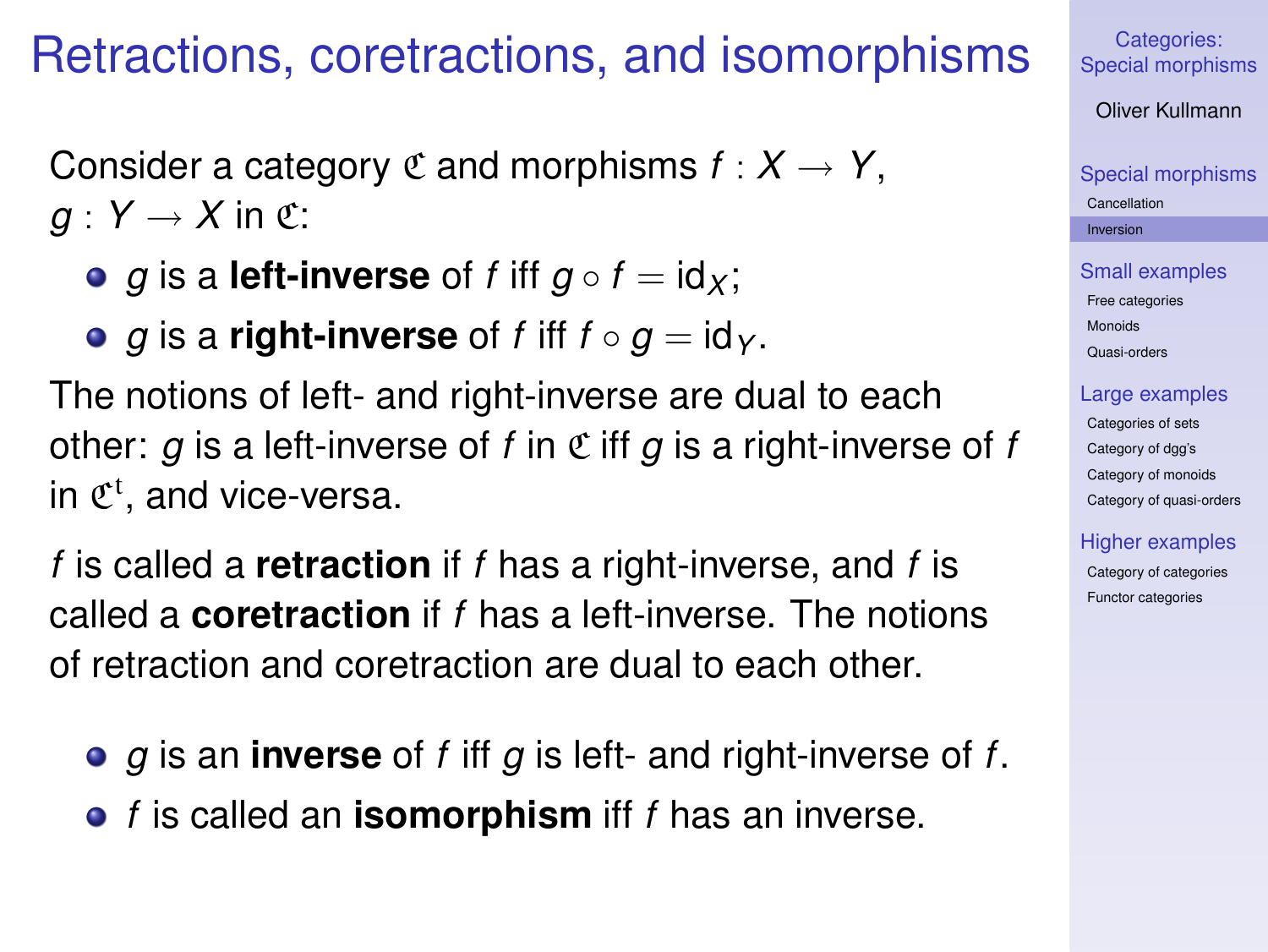# Properties regarding inversion

We have:

- **1** The notion of isomorphism is self-dual.
- Every morphism has at most one inverse.
- <sup>3</sup> A morphism is an isomorphism iff it is a retraction and a coretraction.

Regarding monos and epis:

- Every coretraction is a monomorphism.
- Every retraction is an epimorphism.

**Lemma** *Every functor preserves retractions, coretractions and isomorphisms.*

Categories: [Special morphisms](#page-0-0)

Oliver Kullmann

[Special morphisms](#page-3-0) [Cancellation](#page-3-0) [Inversion](#page-5-0)

[Small examples](#page-7-0) [Free categories](#page-7-0) [Monoids](#page-8-0) [Quasi-orders](#page-9-0)

#### [Large examples](#page-10-0)

[Categories of sets](#page-10-0) [Category of dgg's](#page-12-0) [Category of monoids](#page-13-0) [Category of quasi-orders](#page-15-0)

[Higher examples](#page-16-0)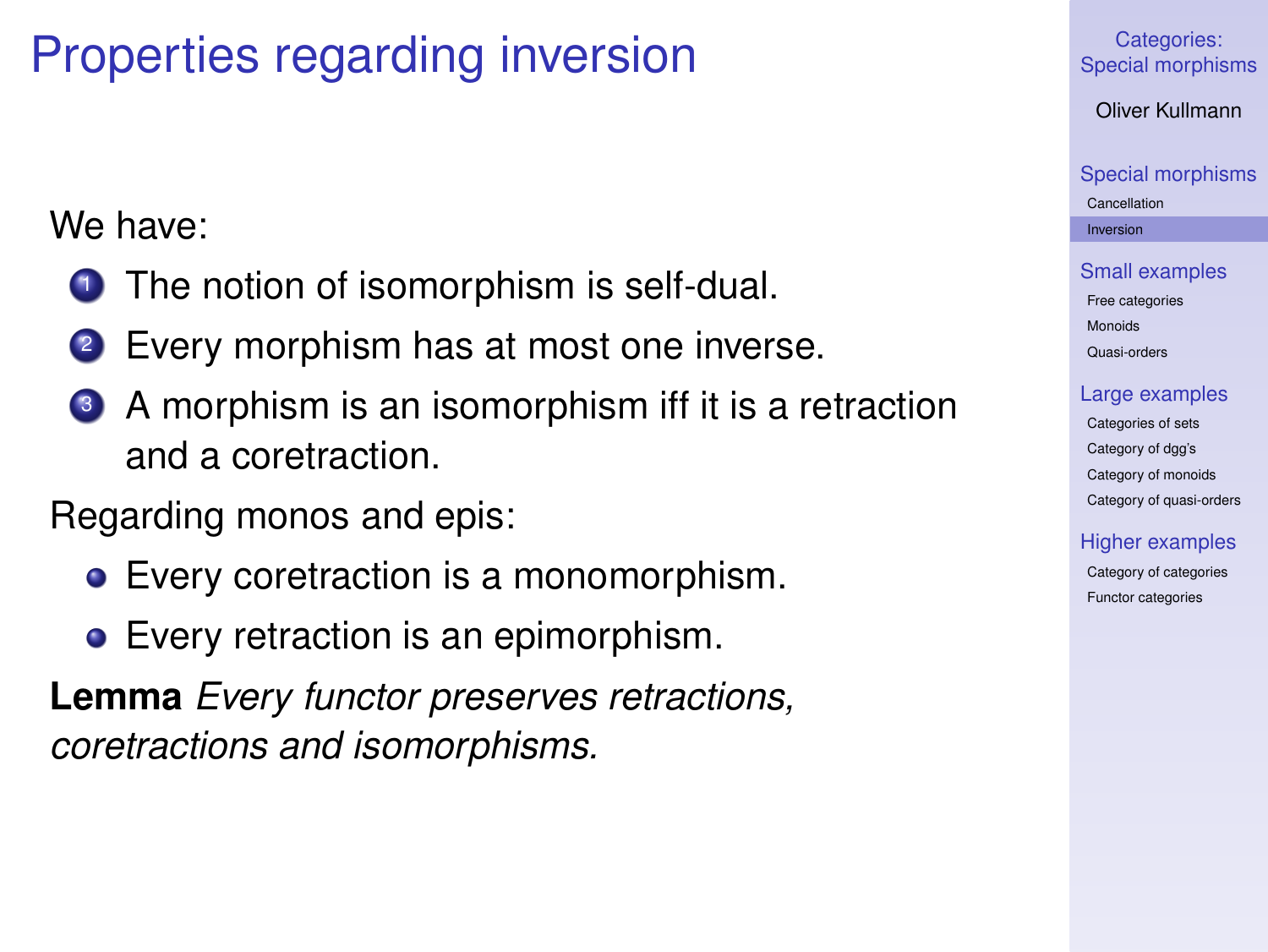### Free categories

In a free category cat(*G*) (where *G* is a dgg) we have:

- **1** Every morphism is monomorphism and epimorphism.
- 2 Every retraction and every coretraction is an identity.
- <span id="page-7-0"></span>**3** Thus only the identities are isomorphisms.

#### Categories: [Special morphisms](#page-0-0)

Oliver Kullmann

[Special morphisms](#page-3-0) [Cancellation](#page-3-0) [Inversion](#page-5-0)

[Small examples](#page-7-0)

[Free categories](#page-7-0) [Monoids](#page-8-0) [Quasi-orders](#page-9-0)

[Large examples](#page-10-0)

[Categories of sets](#page-10-0) [Category of dgg's](#page-12-0) [Category of monoids](#page-13-0) [Category of quasi-orders](#page-15-0)

[Higher examples](#page-16-0)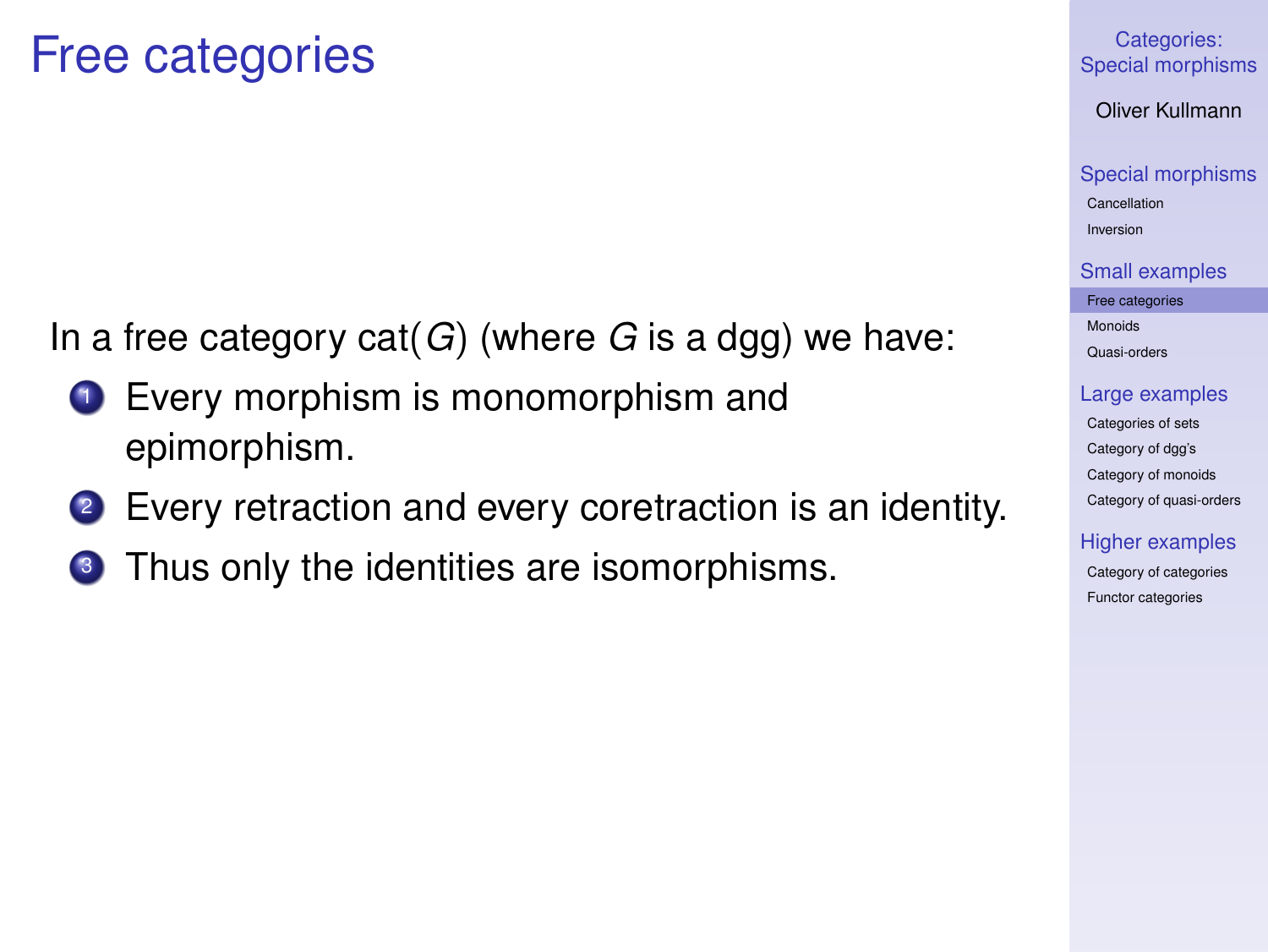### Monoids

Consider a monoid  $M = (M, \circ, e)$  and  $x \in M$ :

- $\bullet$  *x* is a monomorphism resp. epimorphism in cat( $\mathcal{M}$ ) iff x is left- resp. right cancellable in  $M$ .
- 2  $\chi$  is a coretraction resp. retraction in cat( $\mathcal{M}$ ) iff  $\chi$  is left resp. right invertible in  $M$ .
- $\bullet$  *x* is an isomorphism in cat( $\mathcal{M}$ ) iff *x* is invertible in  $\mathcal{M}$ . Since inverses are unique in arbitrary categories, we get that inverses are unique in monoids.

<span id="page-8-0"></span>And from the preservation properties of functors we get, that homomorphisms preserve left- and right-invertibility as well as invertibility.

Categories: [Special morphisms](#page-0-0)

Oliver Kullmann

[Special morphisms](#page-3-0) [Cancellation](#page-3-0)

[Inversion](#page-5-0)

[Small examples](#page-7-0)

[Free categories](#page-7-0) [Monoids](#page-8-0)

[Quasi-orders](#page-9-0)

[Large examples](#page-10-0)

[Categories of sets](#page-10-0) [Category of dgg's](#page-12-0) [Category of monoids](#page-13-0) [Category of quasi-orders](#page-15-0)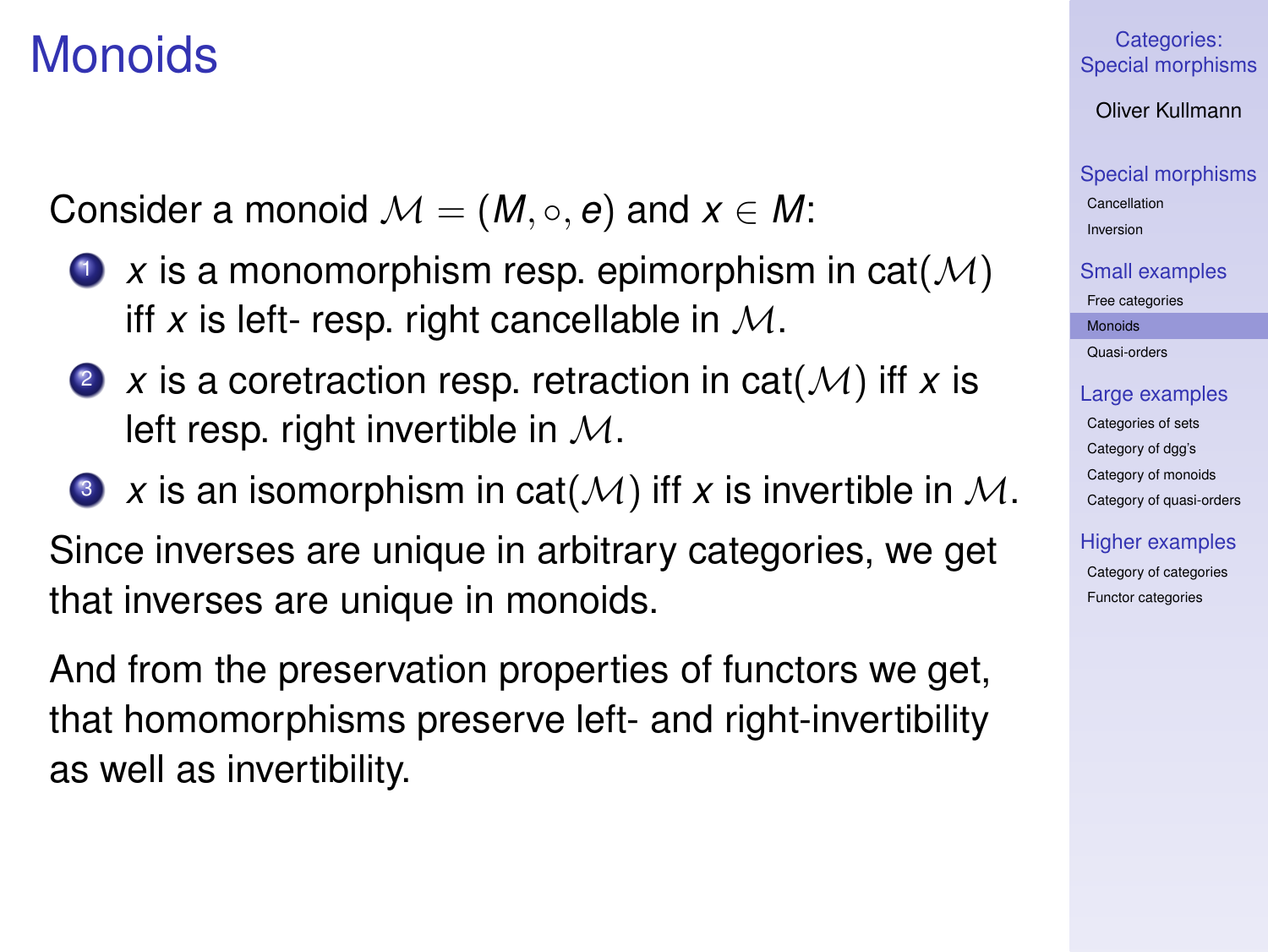### Quasi-ordered sets

Consider a goset  $M = (M, \leq)$  and  $(x, y) \in \leq$ :

- $(1)(x, y)$  is always monomorphism and epimorphism in  $cat(\mathcal{M})$ .
- <span id="page-9-0"></span><sup>2</sup> The following conditions are equivalent:
	- $\bullet$   $(x, y)$  is coretraction in cat $(M)$ .
	- **2**  $(x, y)$  is retraction in cat $(M)$ .
	- $\bullet$   $(x, y)$  is isomorphism in cat $(\mathcal{M})$ .
	- **4** *x* and *y* are equivalent in *M*, i.e.,  $x < y$  and  $y < x$ .

#### Categories: [Special morphisms](#page-0-0)

Oliver Kullmann

[Special morphisms](#page-3-0) [Cancellation](#page-3-0)

[Inversion](#page-5-0)

[Small examples](#page-7-0) [Free categories](#page-7-0)

[Monoids](#page-8-0)

[Quasi-orders](#page-9-0)

#### [Large examples](#page-10-0)

[Categories of sets](#page-10-0) [Category of dgg's](#page-12-0) [Category of monoids](#page-13-0) [Category of quasi-orders](#page-15-0)

#### [Higher examples](#page-16-0)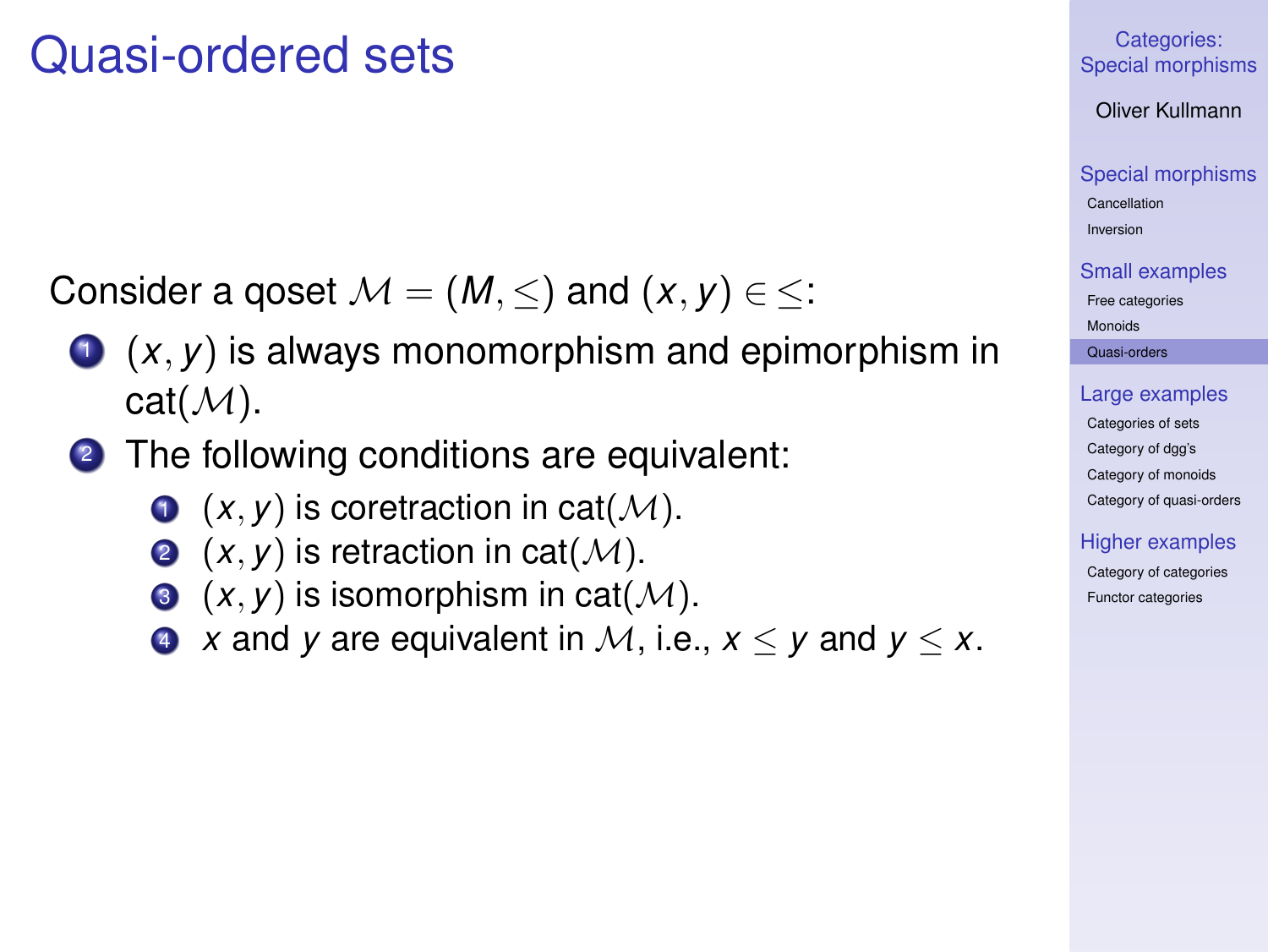### The category of sets

Consider a morphism  $f : X \to Y$  in  $\mathfrak{S} \mathfrak{E} \mathfrak{X}$ :

- **1** *f* is a monomorphism iff *f* is injective.
- <sup>2</sup> *f* is an epimorphism iff *f* is surjective.
- **3** *f* is a coretraction iff either  $X = Y = \emptyset$ , or  $X \neq \emptyset$  and *f* is injective.
- <sup>4</sup> *f* is a retraction iff *f* is surjective.
- <sup>5</sup> *f* is an isomorphism iff *f* is bijective.

<span id="page-10-0"></span>The last assertion is equivalent to the axiom of choice.

#### Categories: [Special morphisms](#page-0-0)

Oliver Kullmann

[Special morphisms](#page-3-0)

[Cancellation](#page-3-0) [Inversion](#page-5-0)

[Small examples](#page-7-0) [Free categories](#page-7-0)

[Monoids](#page-8-0) [Quasi-orders](#page-9-0)

[Large examples](#page-10-0)

[Categories of sets](#page-10-0) [Category of dgg's](#page-12-0) [Category of monoids](#page-13-0) [Category of quasi-orders](#page-15-0)

[Higher examples](#page-16-0)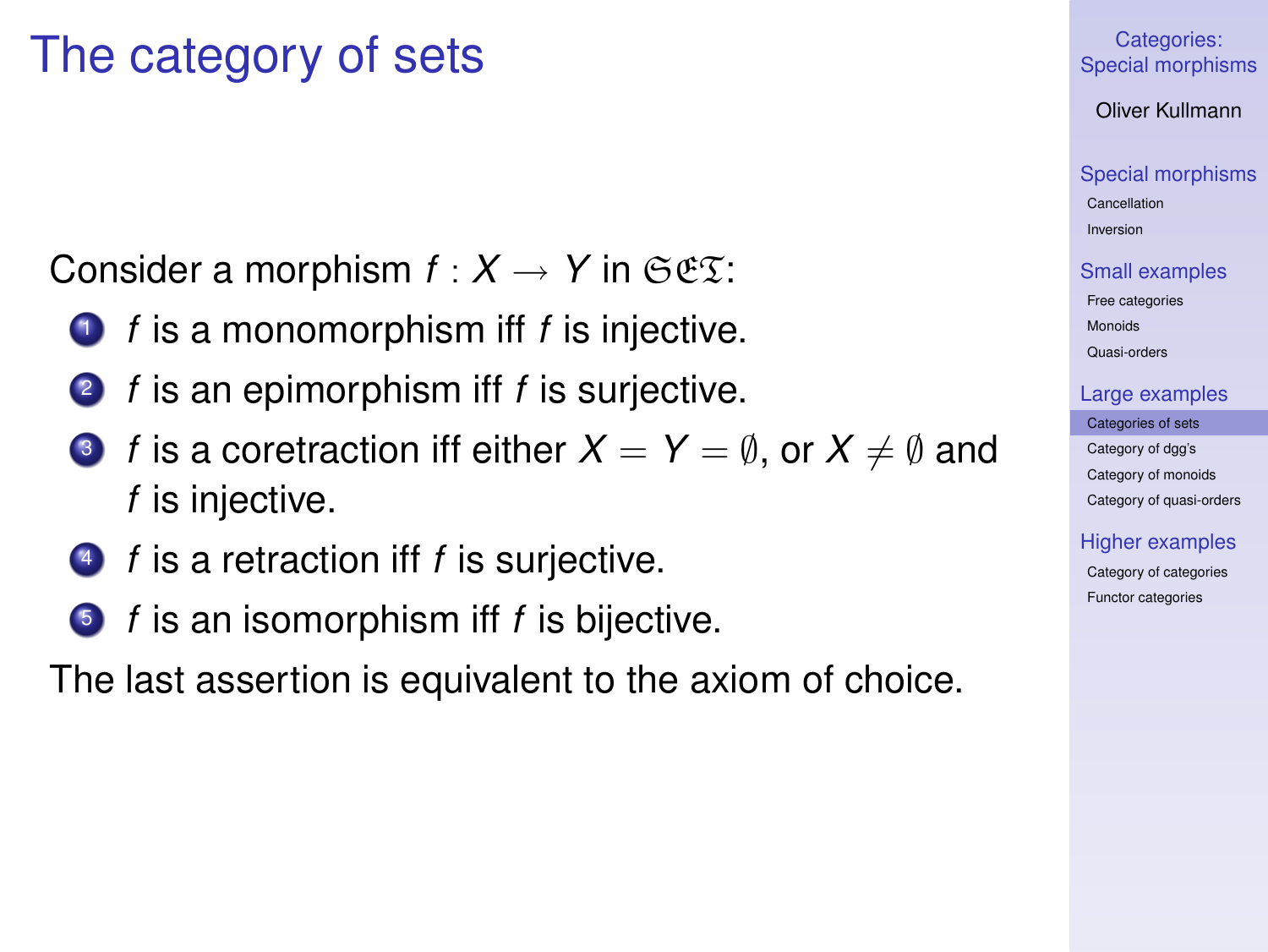### Application to concrete categories

Recall that for every concrete category  $\mathfrak C$  we have the forgetful functor  $V : \mathfrak{C} \to \mathfrak{S} \mathfrak{C} \mathfrak{T}$ .

Obviously *V* is faithful, and thus:

**Lemma** *For a concrete category all injective morphisms are monomorphisms, and all surjective morphisms are epimorphisms.*

Categories: [Special morphisms](#page-0-0)

Oliver Kullmann

[Special morphisms](#page-3-0)

[Cancellation](#page-3-0) [Inversion](#page-5-0)

[Small examples](#page-7-0)

[Free categories](#page-7-0) [Monoids](#page-8-0) [Quasi-orders](#page-9-0)

[Large examples](#page-10-0)

[Categories of sets](#page-10-0) [Category of dgg's](#page-12-0) [Category of monoids](#page-13-0) [Category of quasi-orders](#page-15-0)

[Higher examples](#page-16-0)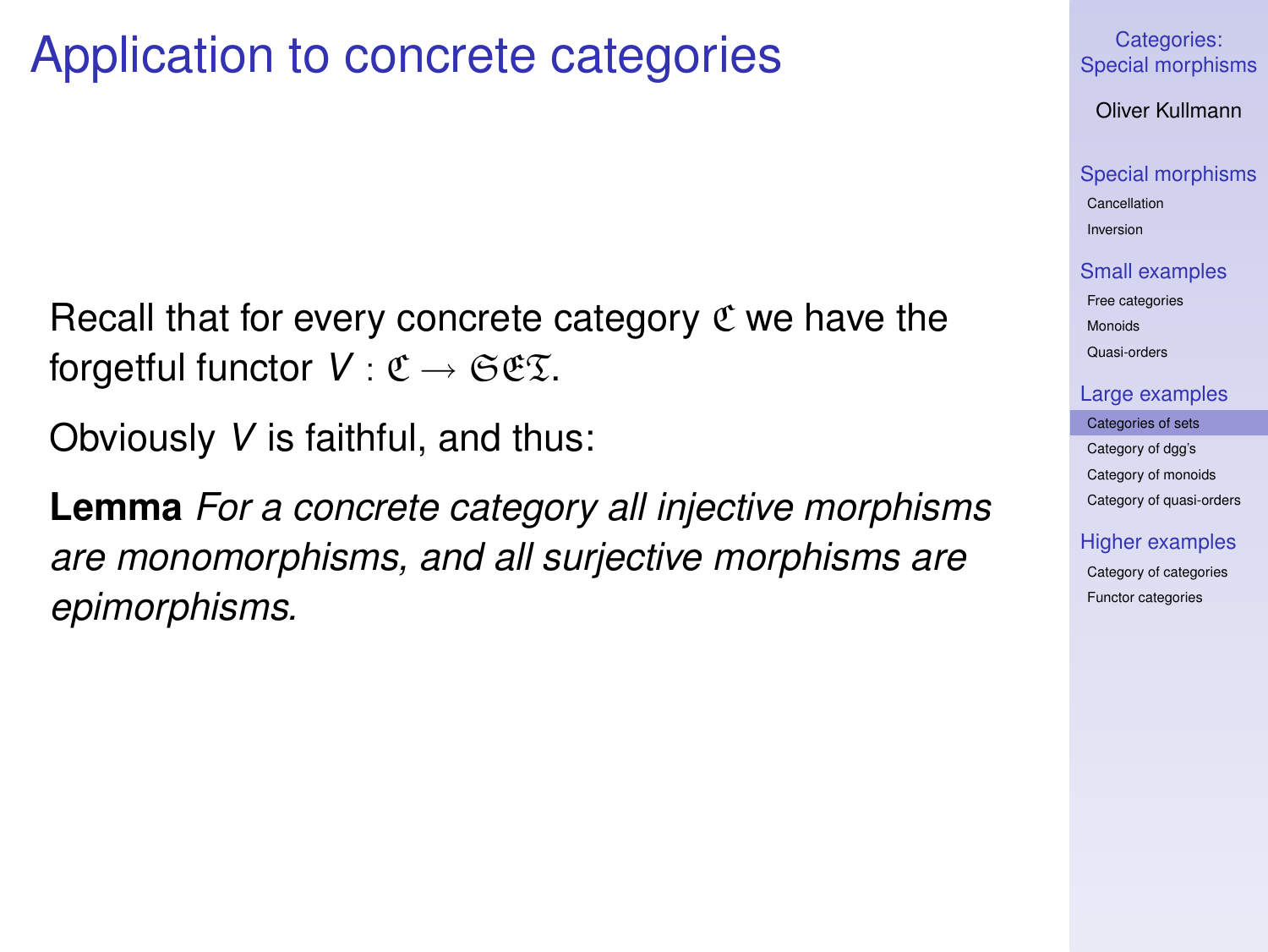# The category of dgg's

Consider a morphism  $f: G \rightarrow G'$  in  $\mathfrak{DSG}:$ 

- **1** *f* is a monomorphism iff vertex map and edge map are injective.
- <sup>2</sup> *f* is an epimorphism iff vertex map and edge map are surjective.
- <sup>3</sup> Monomorphisms don't need to be coretractions (consider for example the embedding of the trivial dgg with one vertex into some dgg).
- <sup>4</sup> Epimorphisms don't need to be retractions (consider for example the epimorphism of some dgg to the dgg with one vertex and one loop).
- <span id="page-12-0"></span>**5** Every bimorphism is an isomorphism, and thus  $\mathfrak{DSB}$ is balanced.

Categories: [Special morphisms](#page-0-0)

Oliver Kullmann

[Special morphisms](#page-3-0)

[Cancellation](#page-3-0) [Inversion](#page-5-0)

[Small examples](#page-7-0) [Free categories](#page-7-0)

[Monoids](#page-8-0) [Quasi-orders](#page-9-0)

[Large examples](#page-10-0)

[Categories of sets](#page-10-0) [Category of dgg's](#page-12-0) [Category of monoids](#page-13-0) [Category of quasi-orders](#page-15-0)

[Higher examples](#page-16-0) [Category of categories](#page-16-0)

[Functor categories](#page-18-0)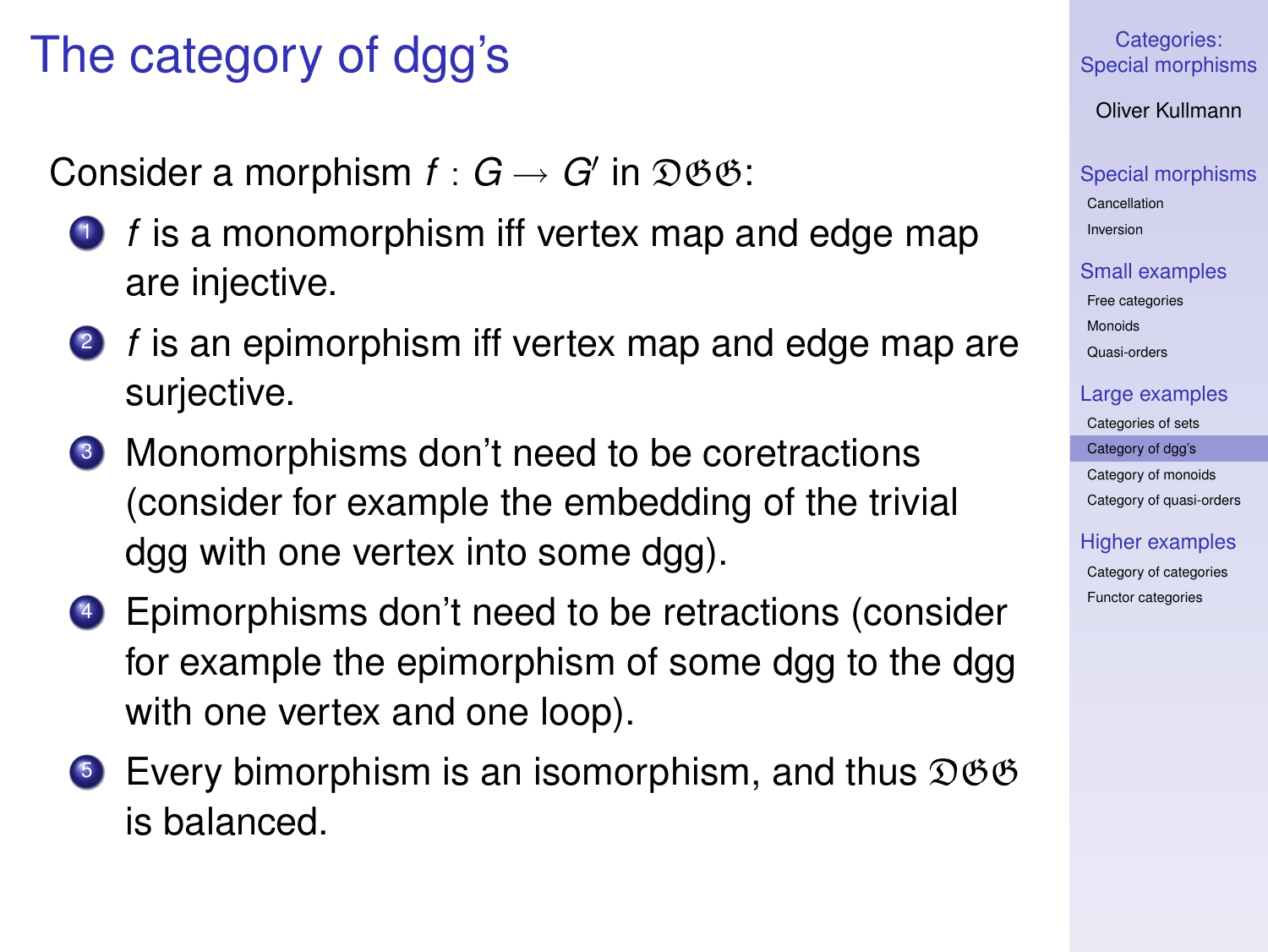# The category of monoids

- The monomorphisms in  $\mathfrak{M} \mathfrak{M}$  are exactly the injective homomorphisms.
- $\bullet$  The isomorphisms in  $\mathfrak{MON}$  are exactly the bijective homomorphisms.

There are epimorphisms in  $\mathfrak{M} \mathfrak{O} \mathfrak{N}$  which are not suriective: Consider the canonical embedding

 $j_{\mathbb{Z}} : (\mathbb{Z}, \cdot, 1) \rightarrow (\mathbb{Q}, \cdot, 1).$ 

Now  $j_z$  is an epimorphism, since a homomorphism  $f: (\mathbb{Q}, \cdot, 1) \rightarrow (M, \circ, e)$  is determined by its images on integers, because for every  $p \in \mathbb{Z}$ ,  $q \in \mathbb{N}$  we have

$$
f(\frac{p}{q})=f(p)\circ f(q)^{-1}
$$

<span id="page-13-0"></span>(using that homomorphisms preserve inverses and inverses are uniquely determined).

Categories: [Special morphisms](#page-0-0)

Oliver Kullmann

[Special morphisms](#page-3-0)

[Cancellation](#page-3-0) [Inversion](#page-5-0)

[Small examples](#page-7-0) [Free categories](#page-7-0) [Monoids](#page-8-0) [Quasi-orders](#page-9-0)

[Large examples](#page-10-0)

[Categories of sets](#page-10-0)

[Category of dgg's](#page-12-0)

[Category of monoids](#page-13-0) [Category of quasi-orders](#page-15-0)

[Higher examples](#page-16-0)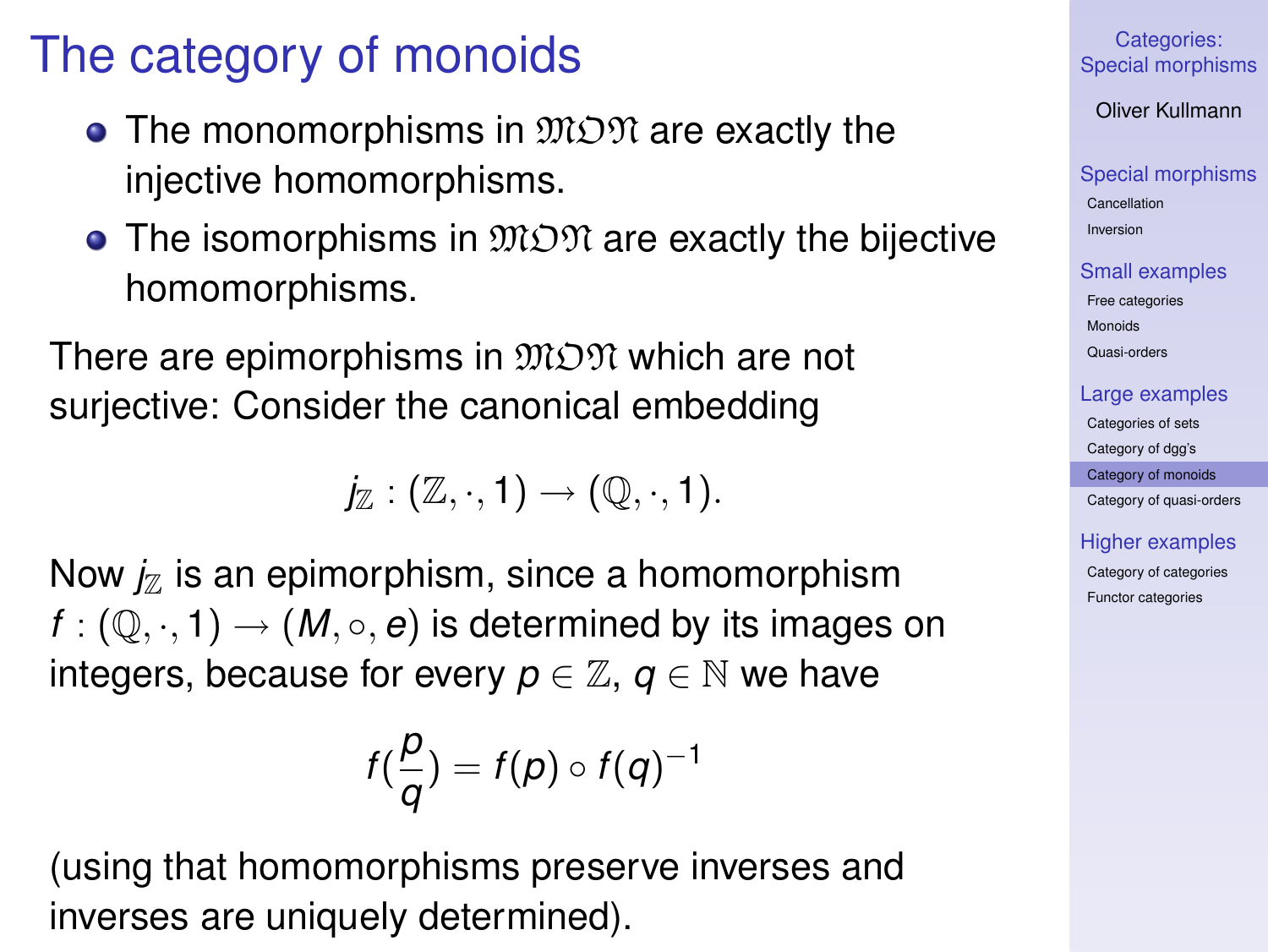### **Bimorphisms**

There are exactly three homomorphisms  $f_1, f_2, f_3 : (\mathbb{Q}, \cdot, 1) \to (\mathbb{Z}, \cdot, 1)$ :

- $\bullet$   $f_1(x) := 1$
- 2  $f_2(x) := f_1(x)$  except of  $f_2(0) = 0$
- 3  $f_3(x) := f_2(x)$  except of  $f_3(x) := -1$  if  $x < 0$ .

Thus  $j_{\mathbb{Z}}$  is neither a retraction nor a coretraction.

A morphism *f* in a category C is called a **bimorphism** if *f* is monomorphism and epimorphism. C is **balanced** iff every bimorphism is an isomorphism.

So  $\Im \mathfrak{C} \mathfrak{C}$  is balanced, while  $\mathfrak{M} \mathfrak{O} \mathfrak{N}$  is not.

Categories: [Special morphisms](#page-0-0)

Oliver Kullmann

[Special morphisms](#page-3-0)

[Cancellation](#page-3-0) [Inversion](#page-5-0)

[Small examples](#page-7-0)

[Free categories](#page-7-0) [Monoids](#page-8-0)

[Quasi-orders](#page-9-0)

#### [Large examples](#page-10-0)

[Categories of sets](#page-10-0)

[Category of dgg's](#page-12-0)

[Category of monoids](#page-13-0)

[Category of quasi-orders](#page-15-0)

[Higher examples](#page-16-0)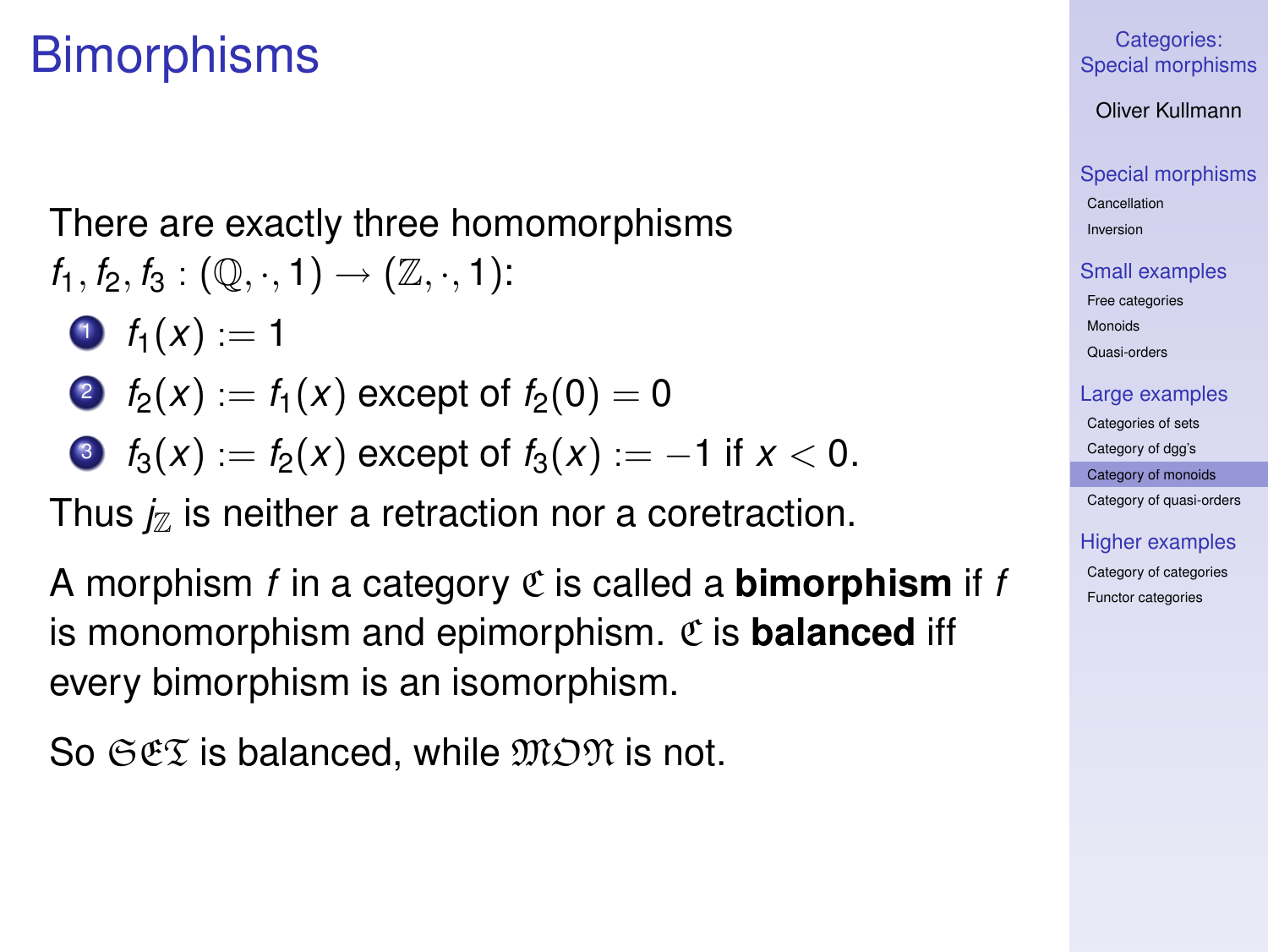### The category of quasi-ordered sets

- $\bullet$  The monomorphisms in  $\Omega$  $\mathfrak{DRD}$  are exactly the injective homomorphisms.
- The epimorphisms in  $\Omega$  $\mathfrak{R} \mathfrak{D}$  are exactly the surjective homomorphisms.
- The canonical embedding

$$
j_2: (\{1,2\},\mathsf{id}_{\{1,2\}}) \rightarrow (\{1,2\},\mathsf{id}_{\{1,2\}}\cup \{(1,2)\})
$$

<span id="page-15-0"></span>is a bimorphism which is not an isomorphism. Thus  $\Omega$  $\Omega$  $\Omega$  is not balanced.

Categories: [Special morphisms](#page-0-0)

Oliver Kullmann

[Special morphisms](#page-3-0)

[Cancellation](#page-3-0) [Inversion](#page-5-0)

[Small examples](#page-7-0)

[Free categories](#page-7-0) [Monoids](#page-8-0) [Quasi-orders](#page-9-0)

[Large examples](#page-10-0)

[Categories of sets](#page-10-0) [Category of dgg's](#page-12-0) [Category of monoids](#page-13-0) [Category of quasi-orders](#page-15-0)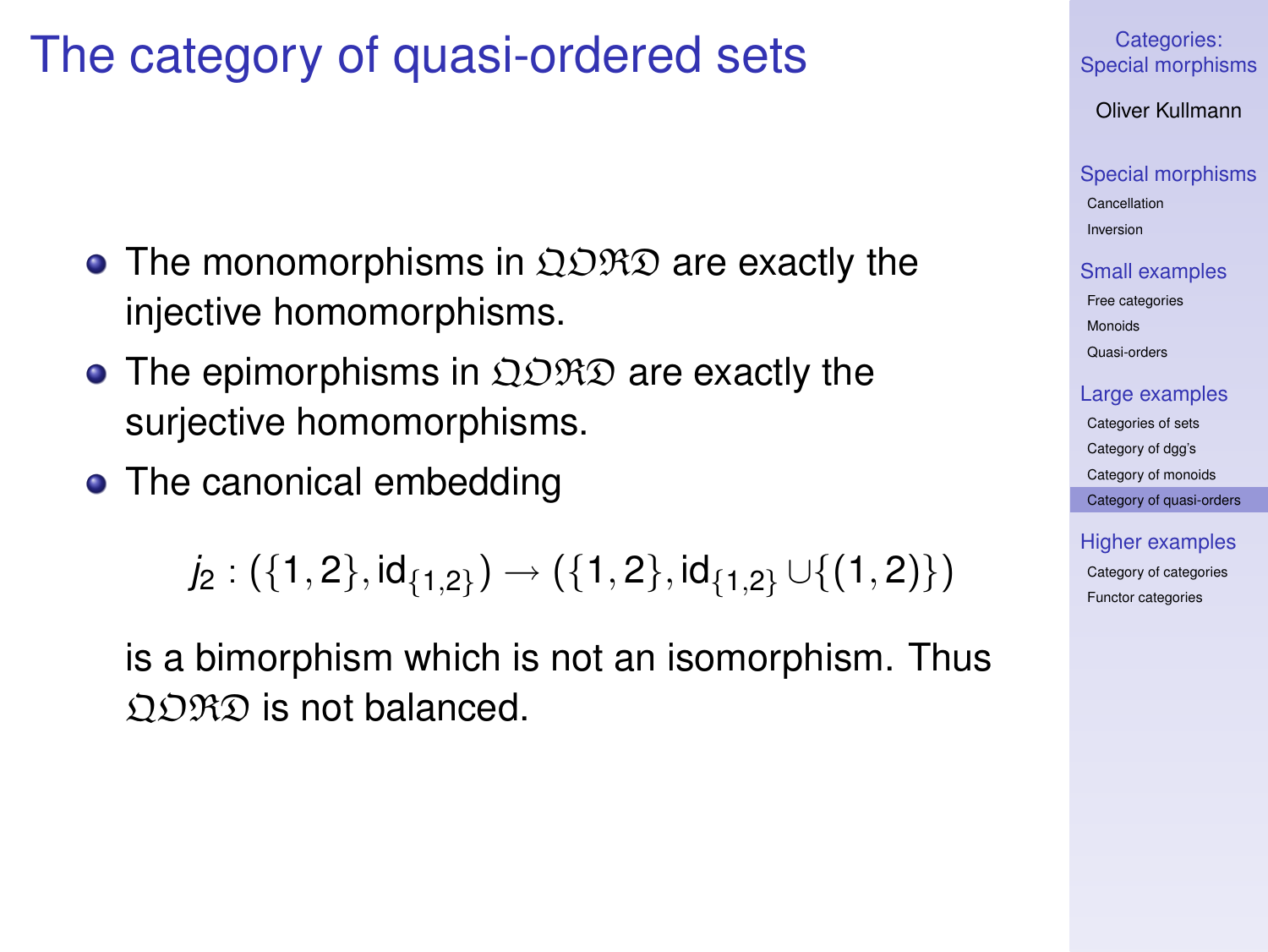### The category of categories

Consider a morphism  $F : \mathfrak{C} \to \mathfrak{D}$  in  $\mathfrak{KUR}$ :

- **•** F is a monomorphism iff the object map and the morphism map of *F* are injective.
- If *F* is an epimorphism, then the object map of *F* is surjective.
- F is an isomorphism iff both object map and morphism map are bijective.

The monoid-homomorphism  $j_{\mathbb{Z}} : (\mathbb{Z}, \cdot, 1) \to (\mathbb{Q}, \cdot, 1)$  yields a functor cat(*j*) : cat( $(\mathbb{Z}, \cdot, 1)$ )  $\rightarrow$  cat( $(\mathbb{Q}, \cdot, 1)$ ); this functor is a bimorphism, and its morphism map is not surjective.

Thus  $\Re 2 \Im$  is not balanced.

<span id="page-16-0"></span>(Note that the order-homomorphism  $\dot{p}$  (which is a bimorphism) yields a functor cat( $i<sub>2</sub>$ ) which is monomorph but not epimorph.)

Categories: [Special morphisms](#page-0-0)

Oliver Kullmann

[Special morphisms](#page-3-0)

[Cancellation](#page-3-0) [Inversion](#page-5-0)

[Small examples](#page-7-0)

[Free categories](#page-7-0) [Monoids](#page-8-0) [Quasi-orders](#page-9-0)

[Large examples](#page-10-0)

[Categories of sets](#page-10-0) [Category of dgg's](#page-12-0) [Category of monoids](#page-13-0) [Category of quasi-orders](#page-15-0)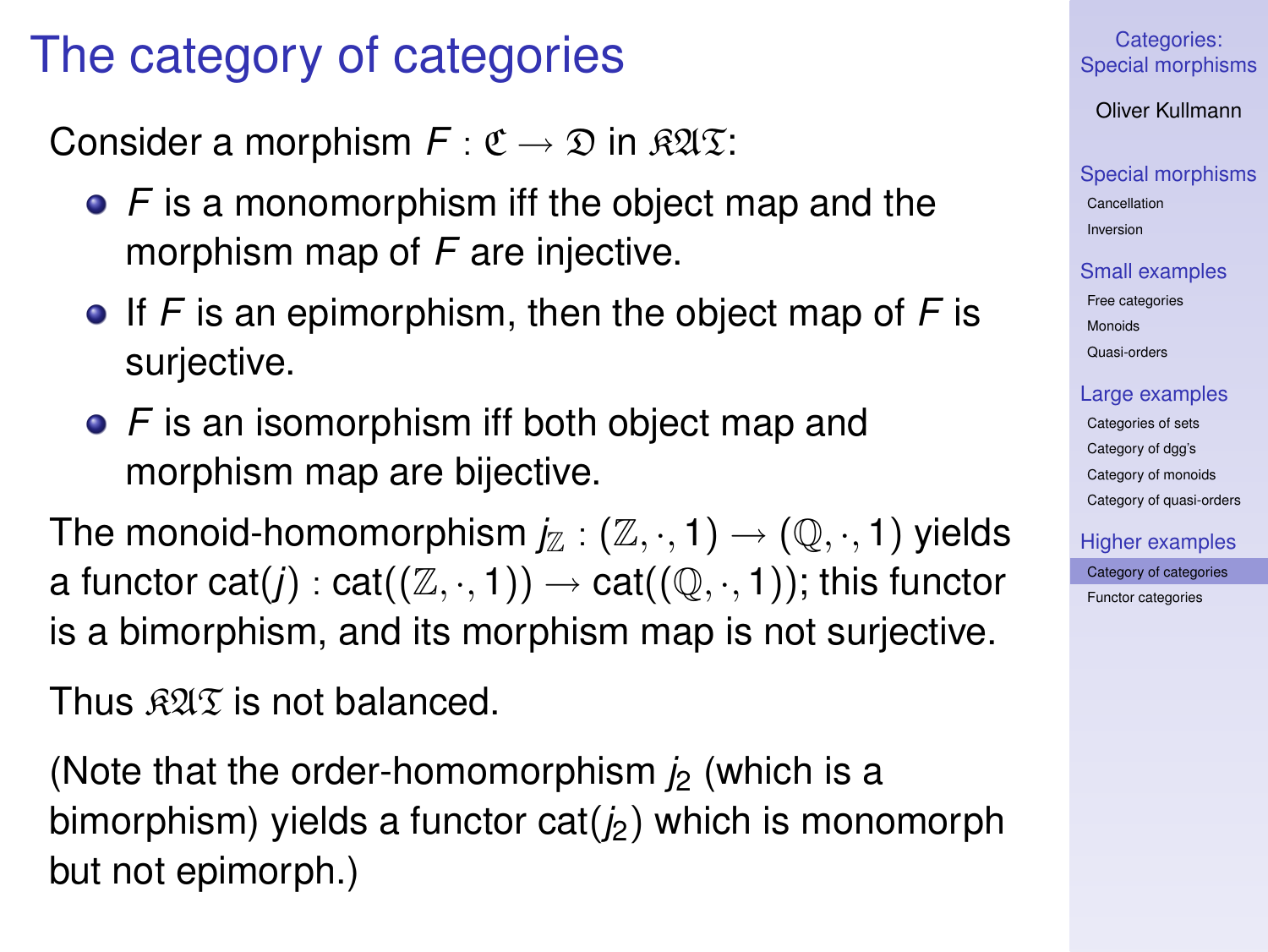### **Embeddings**

A functor for which both morphism map and object map are injective, is called an **embedding**. The following conditions are equivalent for a functor  $F : \mathfrak{C} \to \mathfrak{D}$ :

- **•** F is an embedding.
- $\bullet$  *F* is a monomorphism in  $\mathbb{R}\mathfrak{A}\mathfrak{T}$ .
- **•** The morphism map of *F* is injective.
- The object map of *F* is injective, and *F* is faithful.

#### Categories: [Special morphisms](#page-0-0)

Oliver Kullmann

#### [Special morphisms](#page-3-0)

[Cancellation](#page-3-0) [Inversion](#page-5-0)

#### [Small examples](#page-7-0)

[Free categories](#page-7-0) [Monoids](#page-8-0) [Quasi-orders](#page-9-0)

#### [Large examples](#page-10-0)

[Categories of sets](#page-10-0) [Category of dgg's](#page-12-0) [Category of monoids](#page-13-0) [Category of quasi-orders](#page-15-0)

### [Higher examples](#page-16-0)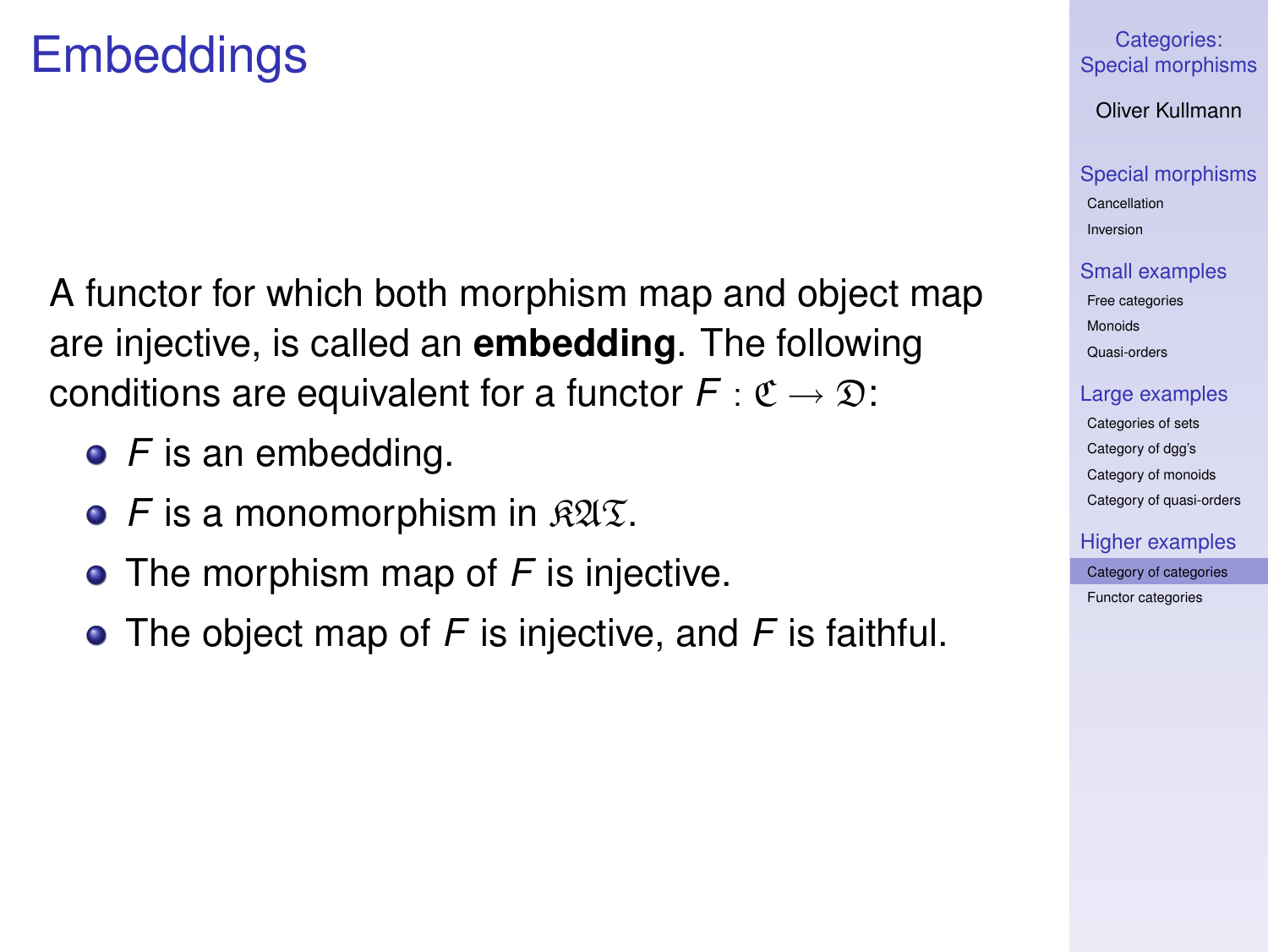### Functor categories

Consider functors  $F, G : \mathfrak{C} \to \mathfrak{D}$ . It is said that a natural transformation  $\eta$  :  $F \rightarrow G$  is **componentwise mono-/epimorph** (or also "pointwise") if for all  $X \in Ob(\mathfrak{C})$  the morphism  $\eta_X : F(X) \to G(X)$  is monomorph resp. epimorph.

<span id="page-18-0"></span>If the natural transformation  $\eta : F \to G$  is componentwise mono-/epimorph, then  $\eta$  is monomorph resp. epimorph in  $\mathfrak{FUPl}(\mathfrak{C},\mathfrak{D}).$ 

#### Categories: [Special morphisms](#page-0-0)

Oliver Kullmann

#### [Special morphisms](#page-3-0)

[Cancellation](#page-3-0) [Inversion](#page-5-0)

#### [Small examples](#page-7-0)

[Free categories](#page-7-0) [Monoids](#page-8-0) [Quasi-orders](#page-9-0)

#### [Large examples](#page-10-0)

[Categories of sets](#page-10-0) [Category of dgg's](#page-12-0) [Category of monoids](#page-13-0) [Category of quasi-orders](#page-15-0)